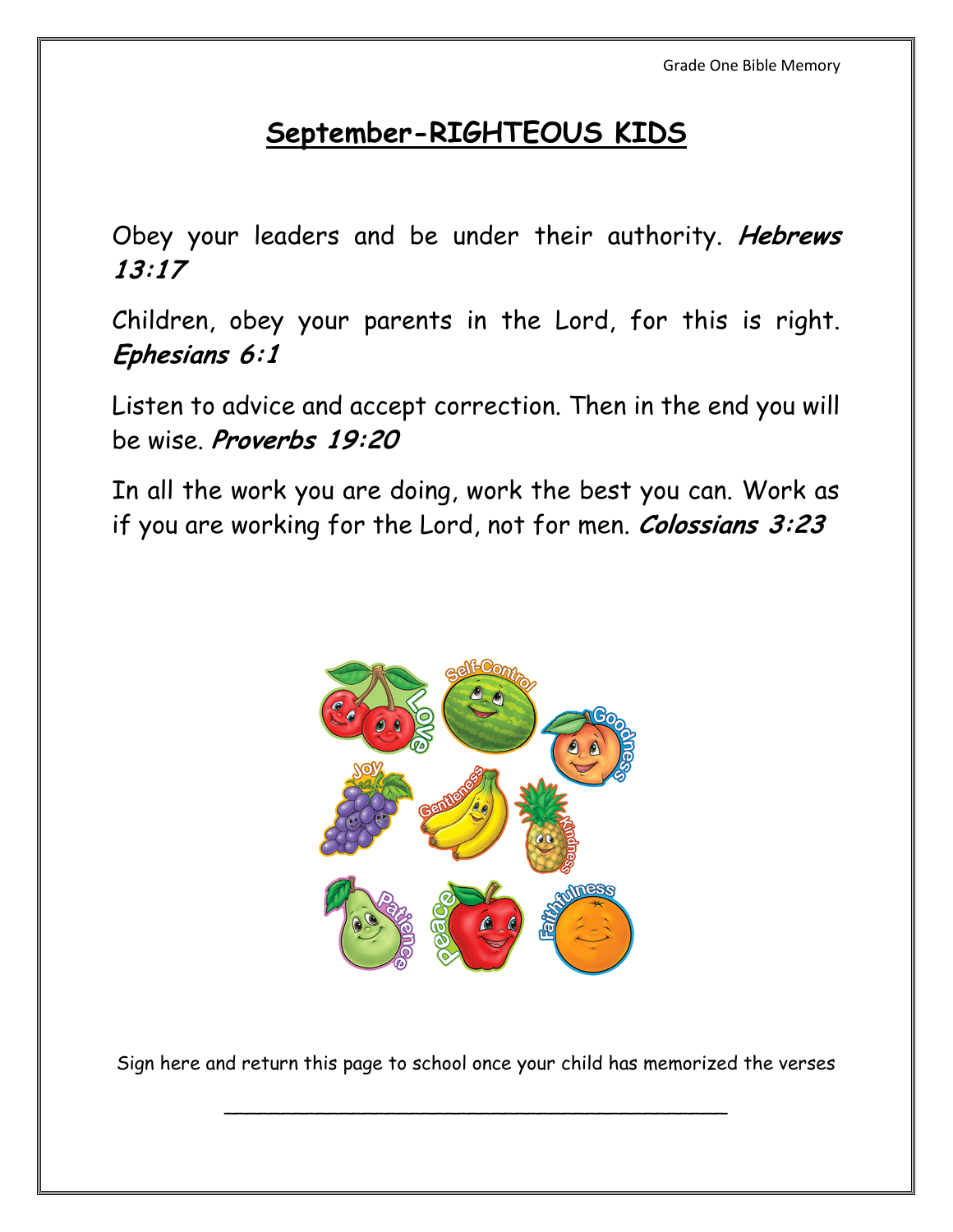## **October-THANKFUL HEARTS**

Give thanks to the Lord, for He is good; His love endures forever. **Psalm 107:1**

Your heart will be where your treasure is. **Matthew 6:21**

Give thanks in all circumstances; for this is God's will for you in Christ Jesus. **1 Thessalonians 5:18**

Give, and it will be given to you. A good measure, pressed down, shaken together and running over, will be poured into your lap. For with the measure you use, it will be measured to you. **Luke 6:38** 



Sign here and return this page to school once your child has memorized the verses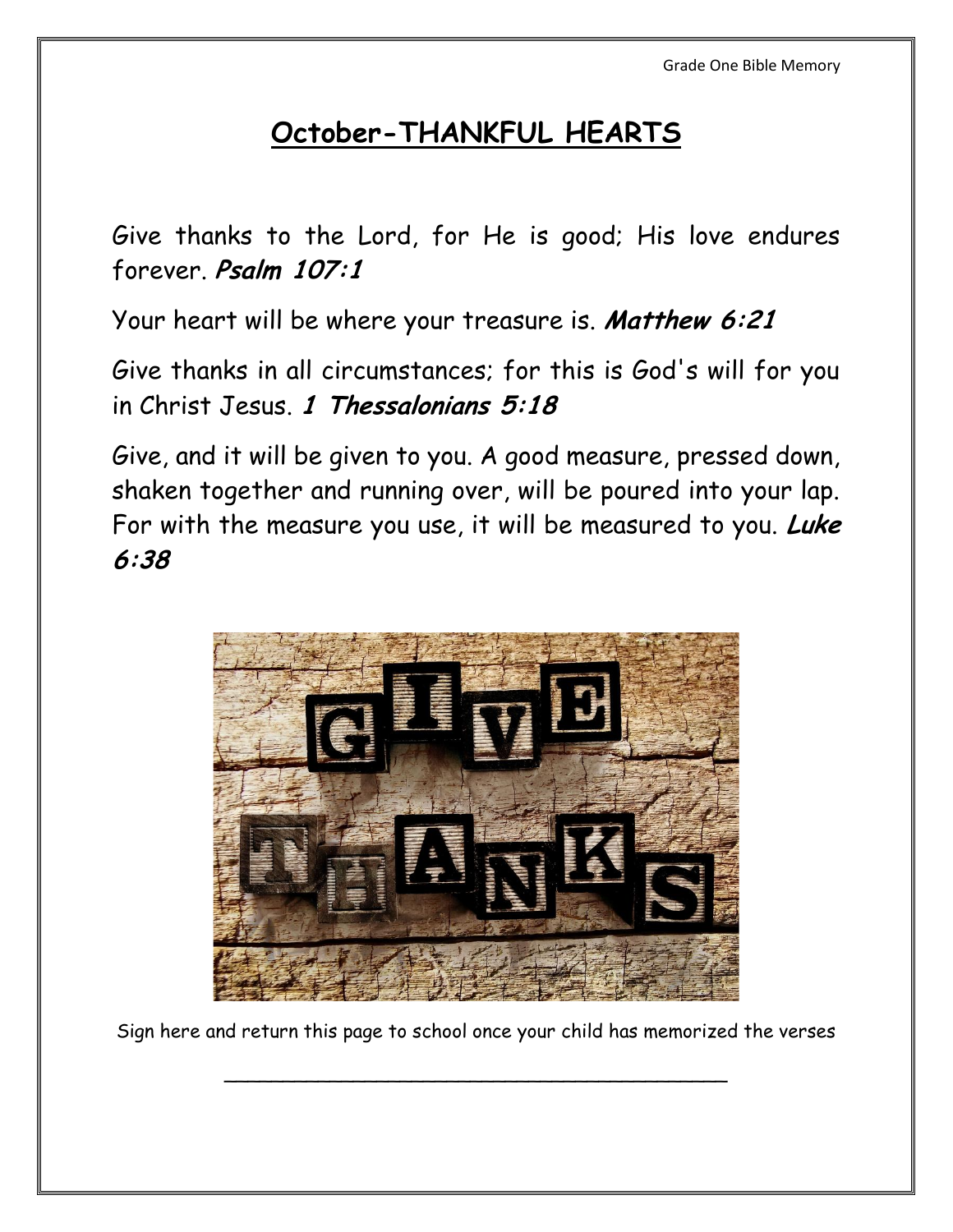### **November-CONFIDENCE IN CHRIST**

Jesus said, "Don't let your hearts be troubled. Trust in God. And trust in Me." **John 14:1**

The Lord is on my side; I will not fear. What can man do to me? **Psalm 118:6**

Cast all your cares on Him because He cares for you. **1 Peter 5:7** 



Sign here and return this page to school once your child has memorized the verses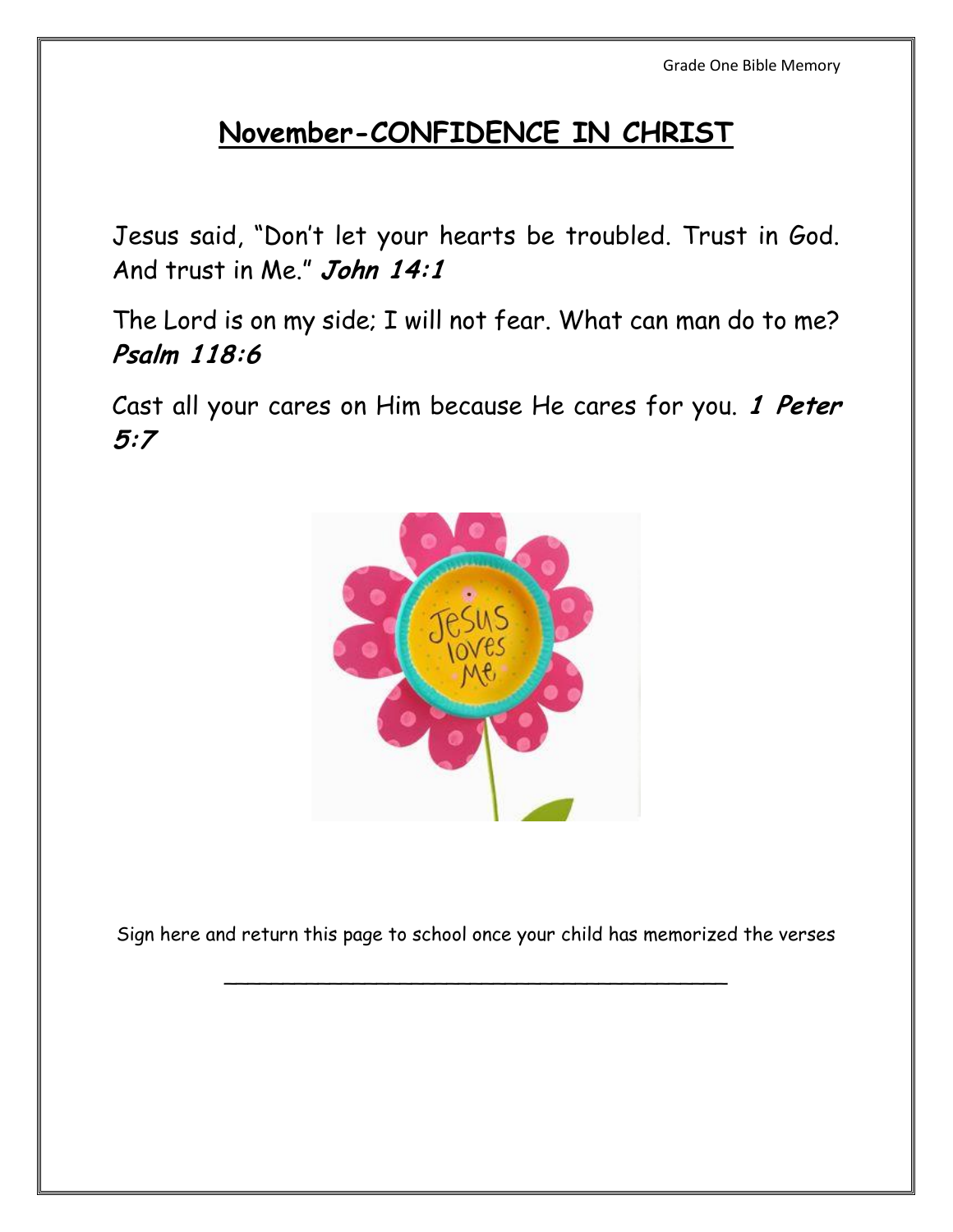## **December-JESUS, GOD'S GIFT TO THE WORLD**

Today in the town of David a Saviour has been born to you; He is the Messiah, the Lord. **Luke 2:11**

This will be a sign to you: You will find a baby wrapped in cloths and lying in a manger. **Luke 2:12** 



Sign here and return this page to school once your child has memorized the verses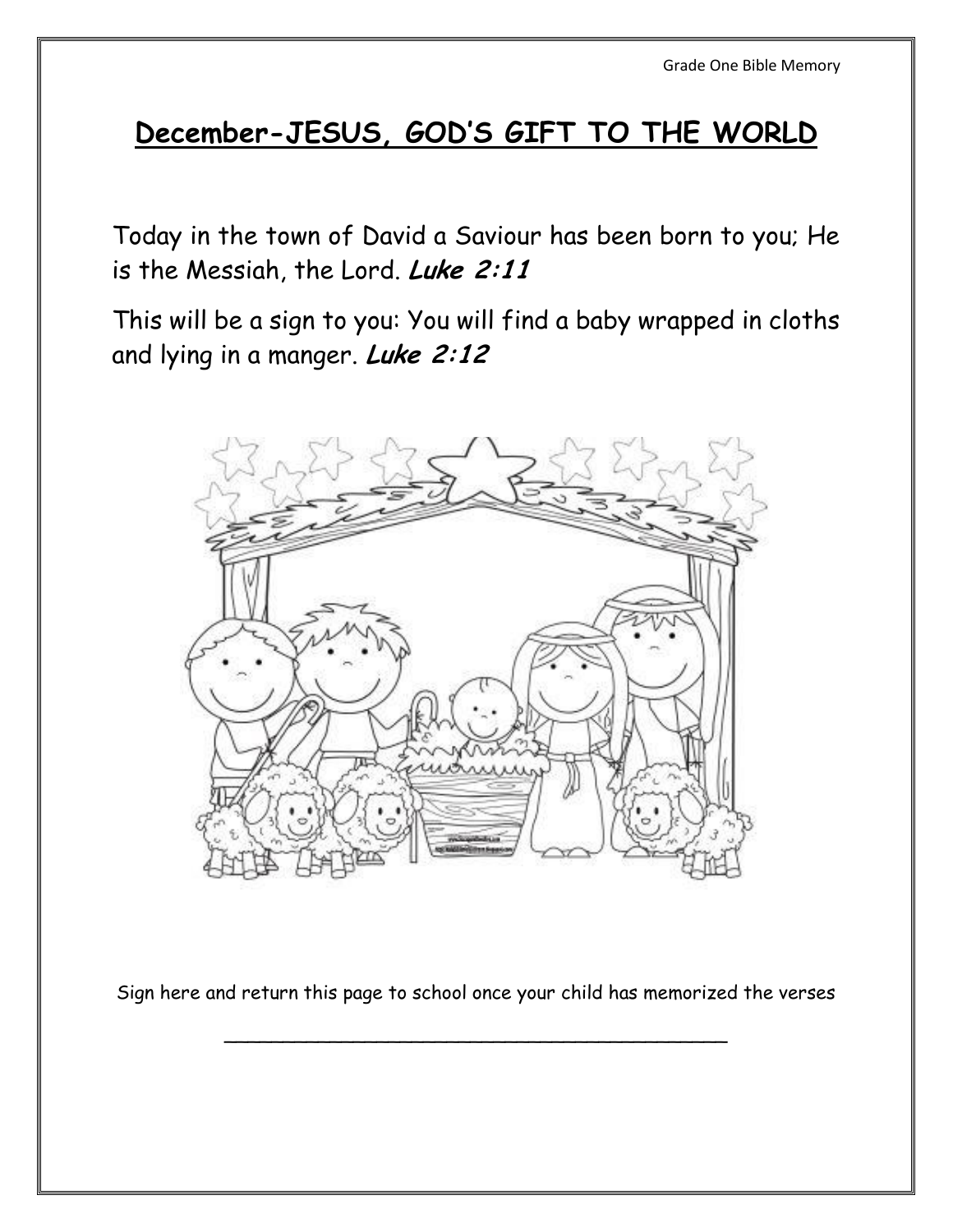# **January-WHO YOU ARE IN CHRIST**

I praise you because I am fearfully and wonderfully made; Your works are wonderful, I know that full well. **Psalms 139:14**

I can do all things through Christ who strengthens me. **Philippians 4:13**

If anyone belongs to Christ, then he is made new. The old things have gone; everything is made new! **2 Corinthians 5:17**



Sign here and return this page to school once your child has memorized the verses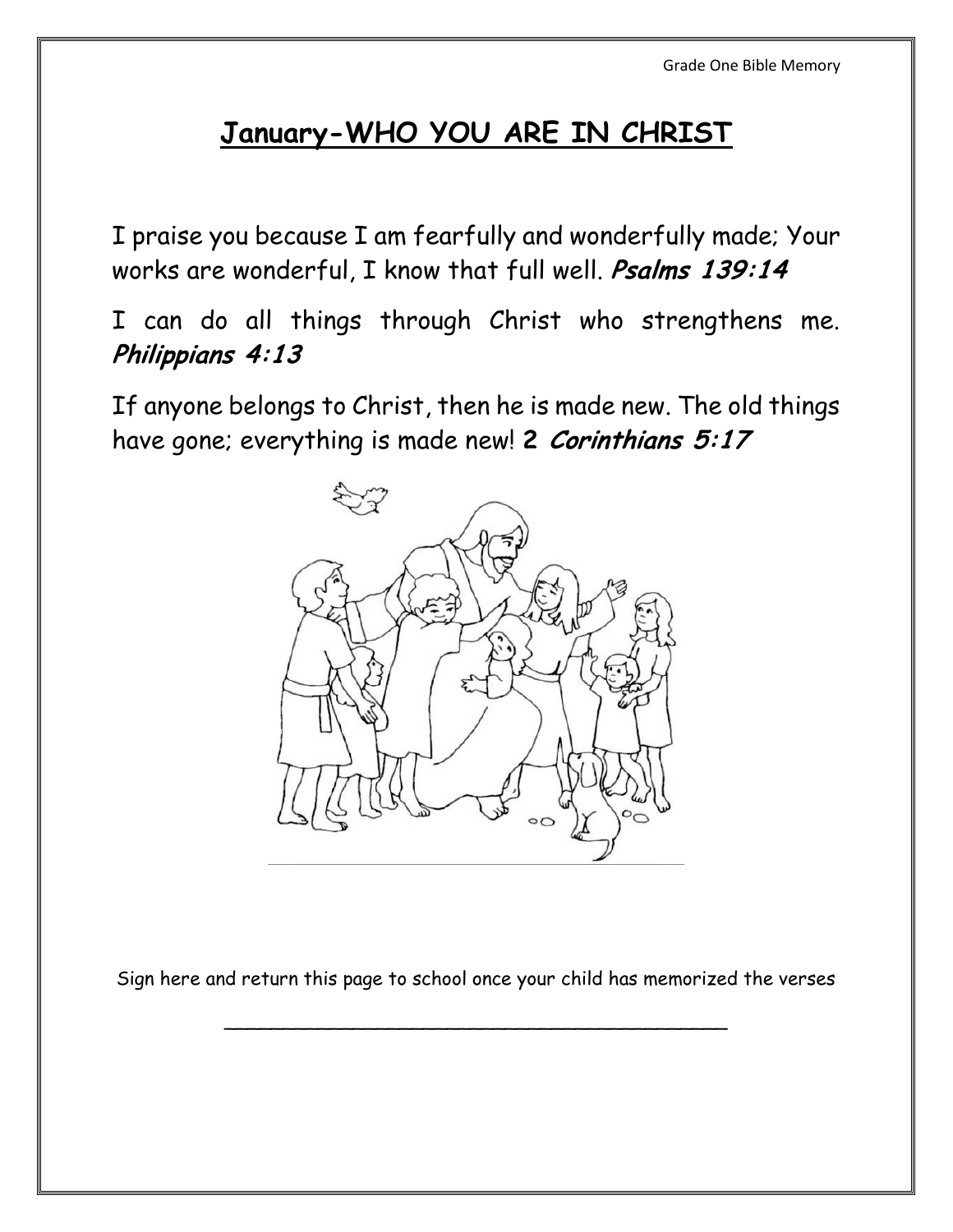# **February- LAF - LOVE, ACCEPT, FORGIVE**

Always be humble and gentle. Be patient and accept each other with love. **Ephesians 4:2**

A new commandment I give to you, that you love one another; as I have loved you, that you also love one another. By this all will know that you are My disciples, if you have love for one another. **John 13:34-35**



Sign here and return this page to school once your child has memorized the verses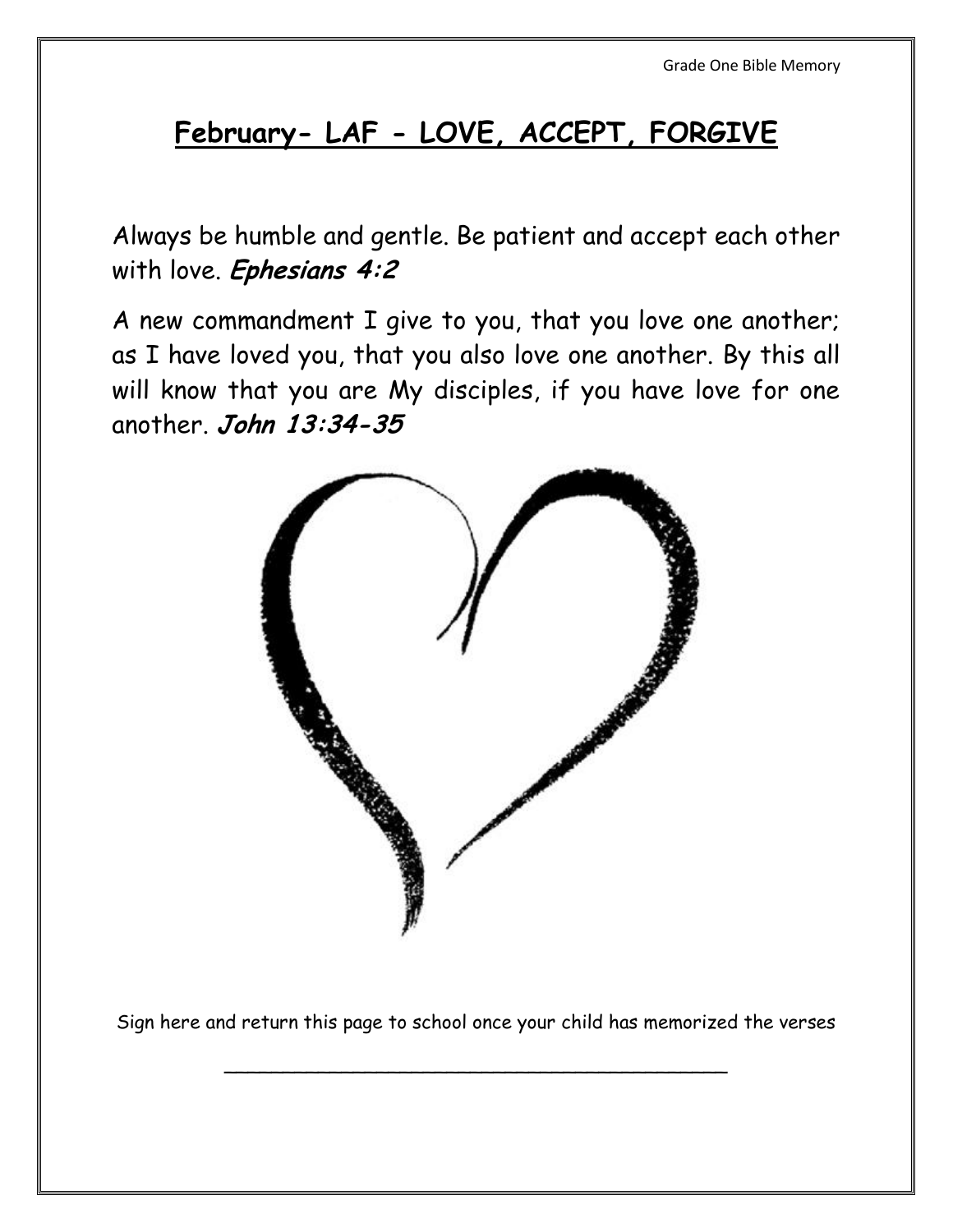### **March-RENEWING THE MIND**

For as he thinks in his heart so is he. **Proverbs 23:7**

My son, pay attention to what I say; turn your ear to My words. Do not let them out of your sight, Keep them within your heart; for they are life to those who find them and health to one's whole body. **Proverbs 4:20-22**



Sign here and return this page to school once your child has memorized the verses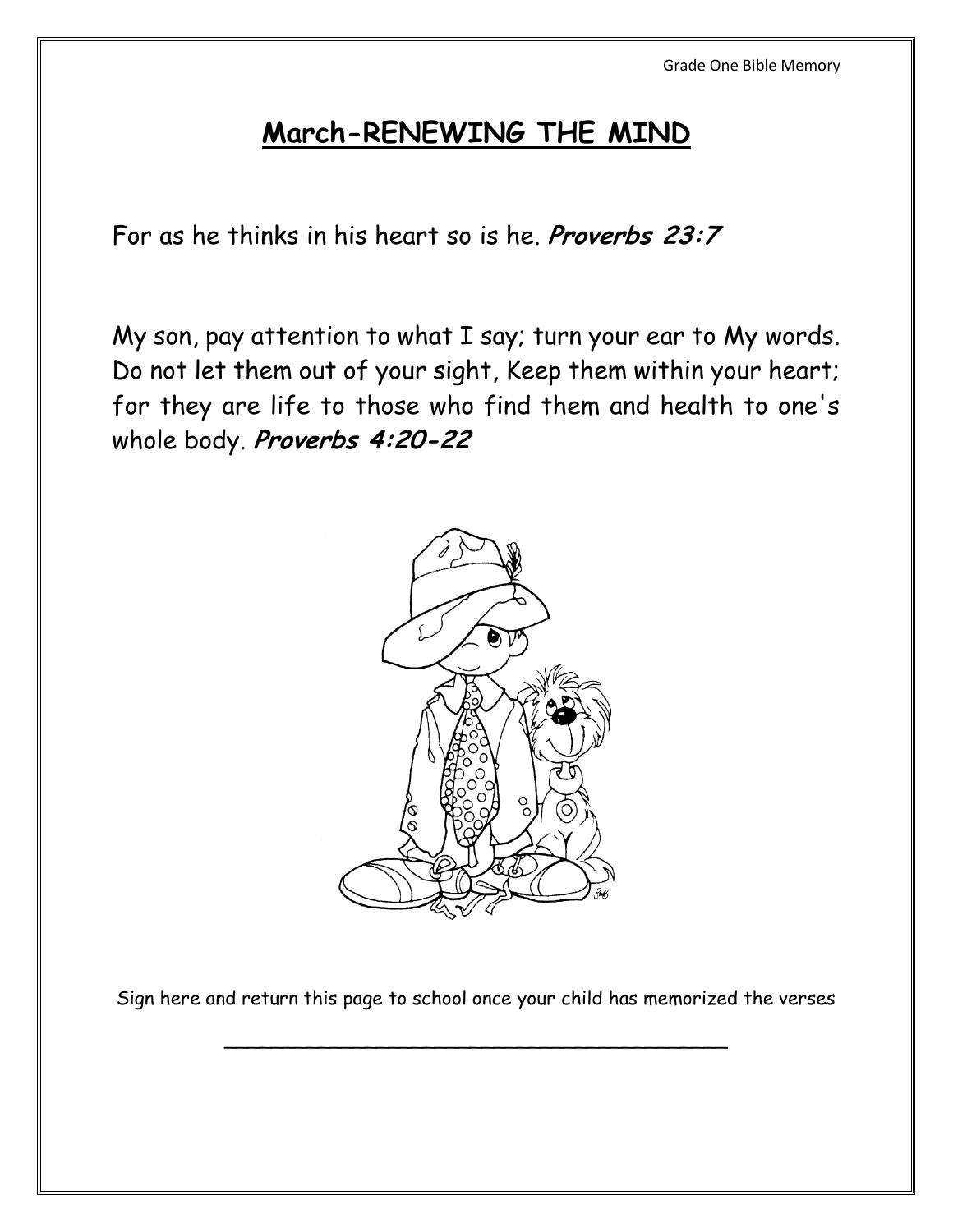## **April-PROMISES OF GOD**

Lord, You bless those who do what is right. You protect them like a soldier`s shield. **Psalm 5:12**

Be strong and of good courage, do not fear nor be afraid of them; for the Lord your God, He is the One who goes with you. He will not leave you nor forsake you. **Deuteronomy 31:6** 

God is our refuge and strength, a very present help in trouble. **Psalm 46:1**



Sign here and return this page to school once your child has memorized the verses